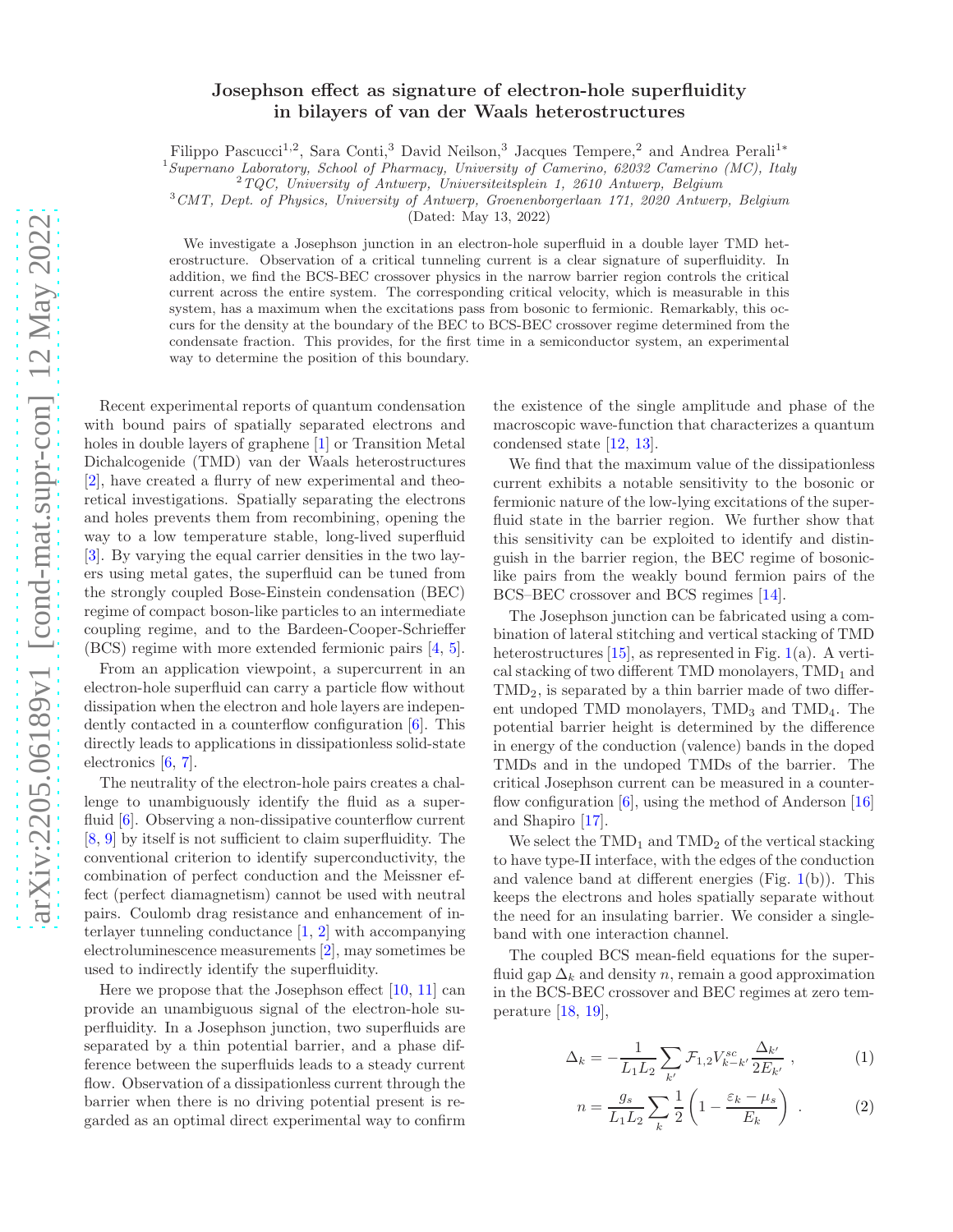

<span id="page-1-0"></span>FIG. 1. (a) Schematic of Josephson junction with the different layers labelled  $\text{TMD}_1-\text{TMD}_4$ . *d* is layer separation,  $d_b$  the barrier thickness, and  $L_1$  and  $L_2$  the transverse and longitudinal layer lengths. Electron-hole pairs are shown. (b) Energy band alignments at the type-II  $\text{TMD}_1/\text{TMD}_2$  interface.

We set the electron and hole densities  $n$  equal, and take equal effective masses in the TMD single-particle parabolic bands  $\varepsilon_k$ . The excitation energy  $E_k$  =  $\sqrt{\xi_k^2 + \Delta_k^2}$ , with  $\xi_k = \varepsilon_k - \mu_s$  and  $\mu_s$  the single-particle chemical potential. The form factor  $\mathcal{F}_{1,2}$  accounts for the overlap between the single-particle wave functions in  $TMD_1$  and  $TMD_2$ . The spin degeneracy is  $g_s = 2$ , and  $L_1$  and  $L_2$  the transverse and longitudinal layer lengths.

In Eq. [\(1\)](#page-0-0),  $V_{k-k'}^{sc}$  is the effective self-consistent screened Coulomb attraction between electrons and holes. Because of the long-range nature of Coulomb interactions, screening plays a crucial role here [\[20\]](#page-4-19). We use the expression in Ref. [\[19\]](#page-4-18), which self-consistently takes into account the weakening of the screening in the presence of a superfluid energy gap,

<span id="page-1-1"></span>
$$
V_{\mathbf{q}}^{sc} = \frac{V_{\mathbf{q}}^{D}}{1 - 2V_{\mathbf{q}}^{S}(\Pi_{n}(\mathbf{q}) + \Pi_{a}(\mathbf{q})) + \mathcal{A}_{\mathbf{q}}\mathcal{B}_{\mathbf{q}}}.
$$
 (3)

 $V^S_{\mathbf{q}}$  and  $V^D_{\mathbf{q}}$  are the bare Coulomb interactions within a layer and between layers, respectively.  $\Pi_n(q)$  and  $\Pi_a(\mathbf{q})$  are the normal and anomalous polarizabilities. For brevity, in Eq. [\(3\)](#page-1-1) we write  $\mathcal{A}_{\mathbf{q}} = (V_{\mathbf{q}}^S)^2 - (V_{\mathbf{q}}^D)^2$  and  $\mathcal{B}_{\mathbf{q}} = \Pi_n^2(\mathbf{q}) - \Pi_a^2(\mathbf{q}).$ 

The critical velocity of the superfluid is given by the Landau criterion [\[21\]](#page-4-20),

<span id="page-1-2"></span>
$$
v_c = \min_k \frac{\mathcal{E}_k}{\hbar k} \ . \tag{4}
$$

There are two types of excitation energy  $\mathcal{E}_k$  in this system, Anderson-Bogoliubov modes associated with bosonic behavior of the pairs, and the fermionic modes associated with pair-breaking excitations.

In the bosonic excitation branch,  $\mathcal{E}_k$  is given by the dispersion relation  $\mathcal{E}_k = \hbar k c_{sf}$  [\[22\]](#page-4-21), where  $c_{sf} = \sqrt{\mu_{sf}/2m}$  is the speed of sound, with superfluid chemical potential  $\mu_{sf} = 2\mu_s + \varepsilon_B$ , and  $\varepsilon_B$  the binding energy of a single electron-hole pair. From Eq. [\(4\)](#page-1-2), the critical velocity for bosonic excitations is thus the speed of sound,

<span id="page-1-4"></span>
$$
v_c^{(BEC)} = c_{sf} = \sqrt{\frac{\mu_{sf}}{2m}}.
$$
\n(5)

Instead, for single-particle fermionic excitations  $\mathcal{E}_k =$  $E_k$ , and the critical velocity is the pair-breaking  $(p-b)$ velocity [\[23\]](#page-4-22),

<span id="page-1-3"></span>
$$
v_c^{(p-b)} = \min_k \frac{\sqrt{(\varepsilon_k - \mu_s)^2 + \Delta_k^2}}{\hbar k}.
$$
 (6)

is numerically evaluated for given values of  $\mu_s$  and  $\Delta_k$  to determine the value of  $k = k_{\text{min}}$  that minimises Eq. [\(6\)](#page-1-3). As the density is increased and the superfluid regimes are scanned from BEC to BCS-BEC crossover to BCS, the critical velocity should switch from  $v_c^{(BEC)}$  to  $v_c^{(p-b)}$ , whichever is the lesser.

We consider only sufficiently wide barriers for the Thomas-Fermi local approximation to be valid,  $d_b > \xi$ , where  $\xi = \hbar/mv_c$  is the superfluid coherence length [\[23,](#page-4-22) [24\]](#page-4-23). In the barrier region, the single-particle chemical potential  $\mu_s^b$  and the superfluid chemical potential  $\mu_{sf}^b$ will be reduced compared with their values outside the barrier,

$$
\mu_{s}^{b} = \mu_{s} - V_{0} ,\n\mu_{s}^{b} = \mu_{s} - 2V_{0} = 2(\mu_{s} - V_{0}) + \varepsilon_{B} .
$$
\n(7)

Using  $\mu_s^b$  in Eqs. [\(1\)](#page-0-0) and [\(2\)](#page-0-0) gives the superfluid gap  $\Delta_k^b$ and the density  $n^b$  inside the barrier region. For a low rectangular potential barrier,  $V_0 < \mu_{sf}/2$ , current can flow over the barrier across a superfluid region in the barrier with density  $n^b < n$ . For high potential barriers,  $V_0 \geq \mu_{sf}/2$ ,  $\mu_s^b < -\varepsilon_B/2$  and  $n^b = 0$ , so the current across the barrier is given purely by quantum tunneling of the electron-hole pairs [\[25](#page-4-24), [26\]](#page-4-25).

Figure  $2(a)$  $2(a)$  shows for different barrier heights  $V_0$  in the low barrier regime, the superfluid density in the barrier  $n^b$  as a function of the  $\mu_s$  outside the barrier. We use effective Rydbergs Ry<sup>∗</sup> for the energy scale, and effective Bohr radii  $a_B^*$  for the length scale. Table [I](#page-2-1) gives values for  $Ry^*$  and  $a_B^*$  for different TMD heterostructures to connect with experimental results. For  $d = 0.6$ nm, the typical layer separation of a TMD type-II interface,  $\varepsilon_B = 1.42 \text{ Ry}^*$ . The color-coded dots indicate the value  $\mu_s = -\varepsilon_B/2 + V_0$  below which  $n_b$  is zero. The BEC regime is characterised by negative values of  $\mu_s$ . As  $\mu_s$ increases and becomes positive, the system enters the BCS-BEC crossover regime, but  $\mu_s$  remains well below the Fermi energy. Only in the weak-coupled BCS limit would  $\mu_s$  approach the Fermi energy. However, for sufficiently large  $\mu_s$ , strong screening of the electron-hole pair interaction in the superfluid outside the barrier region suppresses the superfluidity [\[19\]](#page-4-18) (the shaded regions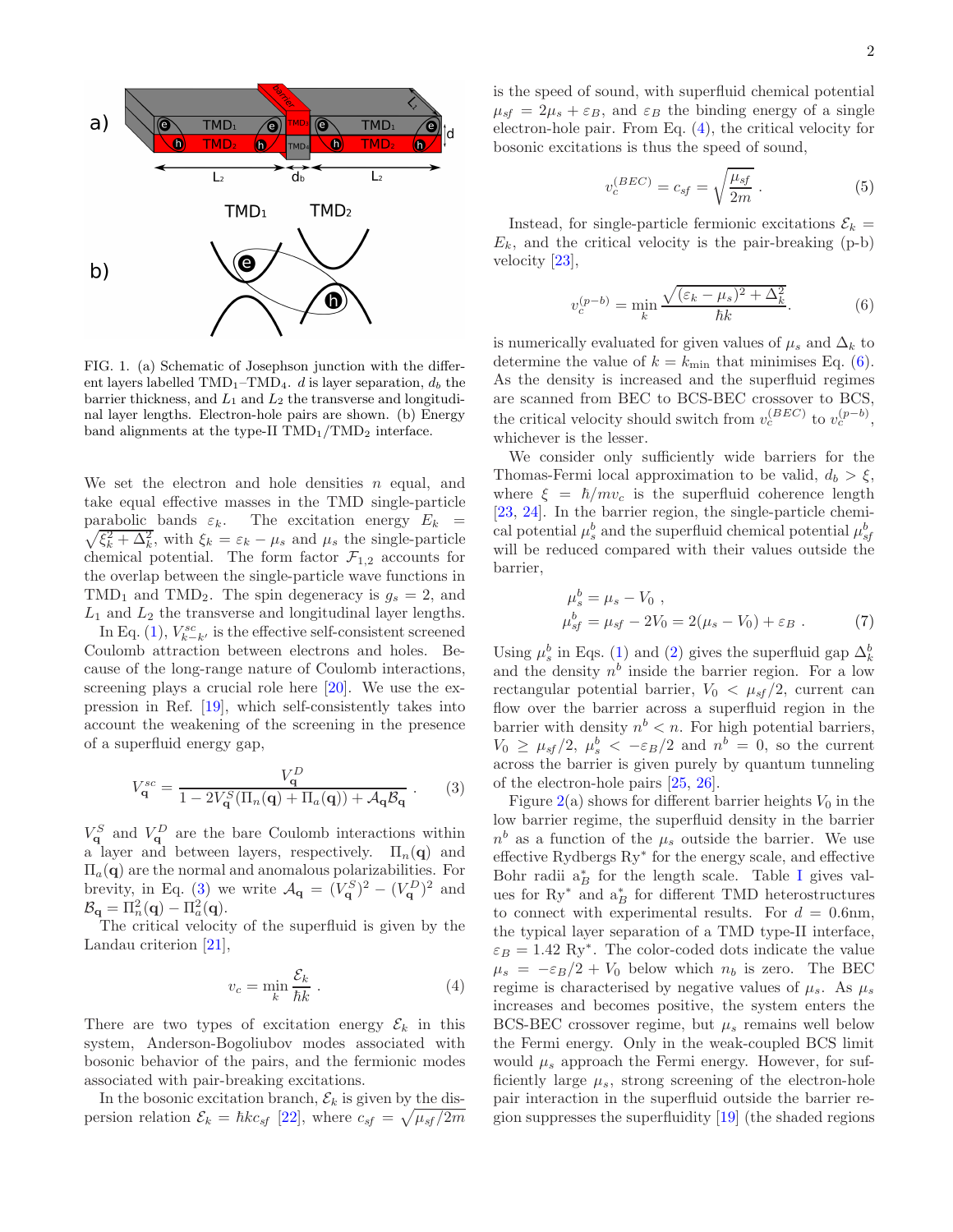|                                      | $\text{TMD}_1 \text{TMD}_2\rangle = \text{TMD}_3 \text{TMD}_4 a_B^* $ nm |     | $Ry^*$ [meV] | $\varepsilon_B$ [meV] | $V_0[\varepsilon_B]$ |
|--------------------------------------|--------------------------------------------------------------------------|-----|--------------|-----------------------|----------------------|
| $MoS_2 MoSe_2$                       | $MoSe_2 WSe_2$                                                           | 1.3 | 100          | 140                   | 0.04                 |
| $MoS_2 WSe_2$                        | $-$ MoTe <sub>2</sub> WTe <sub>2</sub>                                   | 1.7 | 77           | 108                   | 0.05                 |
| $WS_2 WS_{22}$                       | $-$ MoTe <sub>2</sub> MoTe <sub>2</sub>                                  | 1.8 | 71           | 99                    | 0.10                 |
| $MoS_2 WS_2$                         | $-$ WS <sub>2</sub>  MoSe <sub>2</sub>                                   | 1.7 | 77           | 108                   | 0.20                 |
| MoSe <sub>2</sub>  MoTe <sub>2</sub> | $MoS_2 MoSe_2$                                                           | 1.1 | 116          | 162                   | 0.33                 |
| $MoS_2 MoSe_2$                       | $-$ WTe <sub>2</sub> WSe <sub>2</sub>                                    | 1.3 | 100          | 140                   | 0.71                 |
| $WS_2 WS_{22}$                       | $-$ MoSe <sub>2</sub>  WSe <sub>2</sub>                                  | 1.9 | 71           | 99                    | 0.33                 |

<span id="page-2-1"></span>TABLE I. Material parameters and barrier heights  $V_0$ .

in Fig. [2\)](#page-2-0). The  $V_0 = 0$  curve in Fig. [2\(](#page-2-0)a) gives as a reference the superfluid density  $n$  in the absence of a barrier. This reaches a maximum at the value  $\mu_s = 0.31 \text{ Ry}^*$  for density  $n = n^b = 0.105(a_B^*)^{-2}$ . This defines the onset density  $n_0$  for the superfluidity.

Figure [2\(](#page-2-0)b) shows the maximum of the superfluid gap  $\Delta^b$  inside the barrier as a function of  $\mu_s$ . The curve for  $V_0 = 0$ , also gives the maximum of the superfluid gap  $\Delta$ in the superfluid regions outside any barrier and, like  $n$ , this gap vanishes when  $\mu_s$  reaches  $-\varepsilon_B/2$ . For  $V_0 > 0$ ,  $\Delta^b$  for the barrier vanishes at the same value of  $\mu_s$  at which  $n^b$  vanishes.

The barrier height  $V_0$  can be varied by suitable material choice of TMDs with Type-II interfaces. Table [I](#page-2-1) gives examples. As a final example,  $WS_2|WS_2 MoSe<sub>2</sub>|WSe<sub>2</sub>$ , the barrier is inserted only in the electron monolayer, a configuration which may be more straightforward to fabricate.

For low potential barriers  $V_0 < \mu_{sf}/2$  there is significant superfluid flow over the barrier. The critical current in the barrier region is,

$$
I_c^b = n^b L_2 v_c^b \tag{8}
$$

The critical velocity  $v_c^b$  in the barrier is the lesser of  $v_c^{b(BEC)}$  and  $v_c^{b(p-b)}$ , obtained from Eqs. [\(5\)](#page-1-4) and [\(6\)](#page-1-3) with  $\mu_{sf}^b$  and  $\Delta_k^b$ .

For high potential barriers,  $V_0 > \mu_{sf}/2$ , quantum tunnelling of the electron-hole pairs through the barrier determines the critical current,

$$
\hbar I_c^b = n_c \, t_{sf}(\mu_{sf}) \, L_1 L_2 \,. \tag{9}
$$

 $n_c = Cn$  is the density of the superfluid condensate, with  $\mathcal C$  the condensate fraction of the superfluid state. The transfer matrix element,

$$
t_{sf}(\mu_{sf}) = f(V_0/\mu_{sf}) \frac{\mu_{sf}}{k_{\mu_{sf}} L_1} e^{-k_{\mu_{sf}} d_b}, \qquad (10)
$$

is the probability for an electron-hole pair to tunnel across the barrier, where  $k_{\mu_{sf}}^{-1} = \hbar / \sqrt{2m(V_0 - \mu_{sf})}$  is the wave-function decay length in the barrier, and

$$
f(V_0/\mu_{sf}) = \left[1 - \frac{V_0}{\mu_{sf}} - \sqrt{\left(\frac{V_0}{\mu_{sf}}\right)^2 - 1}\right]^2.
$$
 (11)



<span id="page-2-0"></span>FIG. 2. (a) Density  $n^b$  inside the barrier as a function of the single-particle chemical potential  $\mu_s$  outside barrier.  $V_0$ is barrier height with  $\varepsilon_B = 1.42 \text{ Ry}^*$ . In shaded area, strong screening suppresses the superfluidity. (b) Superfluid gap  $\Delta^b$ inside the barrier.

So for  $V_0 > \mu_{sf}/2$ , the final expression for the critical current is,

$$
I_c^b = \frac{2n_0 \,\mu_{sf} f(V_0/\mu_{sf}) e^{-k_{\mu_{sf}} d_b} L_2}{\hbar k_{\mu_{sf}}} \,. \tag{12}
$$

Figure [3\(](#page-3-0)a) shows the critical current in the barrier  $I_c^b$ as a function of the density  $n$  outside the barrier. The colored dots again mark the value of n at which  $n_b$  drops to zero and the switch occurs from predominantly flow over to tunneling. The inset shows in detail the critical current in the tunneling region. This is seen to connect smoothly (dashed lines) with the critical current in the flow over region. We recall that the existence of a non-zero tunneling current in this region is accepted as a clear signature of superfluidity. The flattening of  $I_c^b$  at high densities, reflects the drop in  $\Delta_k^b$  from the strong screening (Fig.  $2(b)$  $2(b)$ ).

We note that  $I_c^b$  is everywhere less than the critical current outside the barrier  $I_c = nL_2v_c$ , shown by the  $V_0 = 0$  curve. For this reason, the overall critical current in the system is given by  $I_c^b$ . Thus the BCS-BEC crossover physics in the barrier region controls the transport properties of the entire device.

Figure [3\(](#page-3-0)b) shows the critical velocity  $v_c^b$  across the barrier. The maxima in  $v_c^b$  result from the switch from Anderson-Bogoliubov bosonic excitations to singleparticle fermionic excitations,  $v_c^{(p-b)}$  increasing with density while  $v_c^{(BEC)}$  decreases with density [\[27](#page-4-26)]. As expected, the position of the maxima are sensitive to the barrier height. Remarkably, Fig. [3\(](#page-3-0)c) shows that the maximum of  $v_c^b$  for each value of  $V_0$  matches the density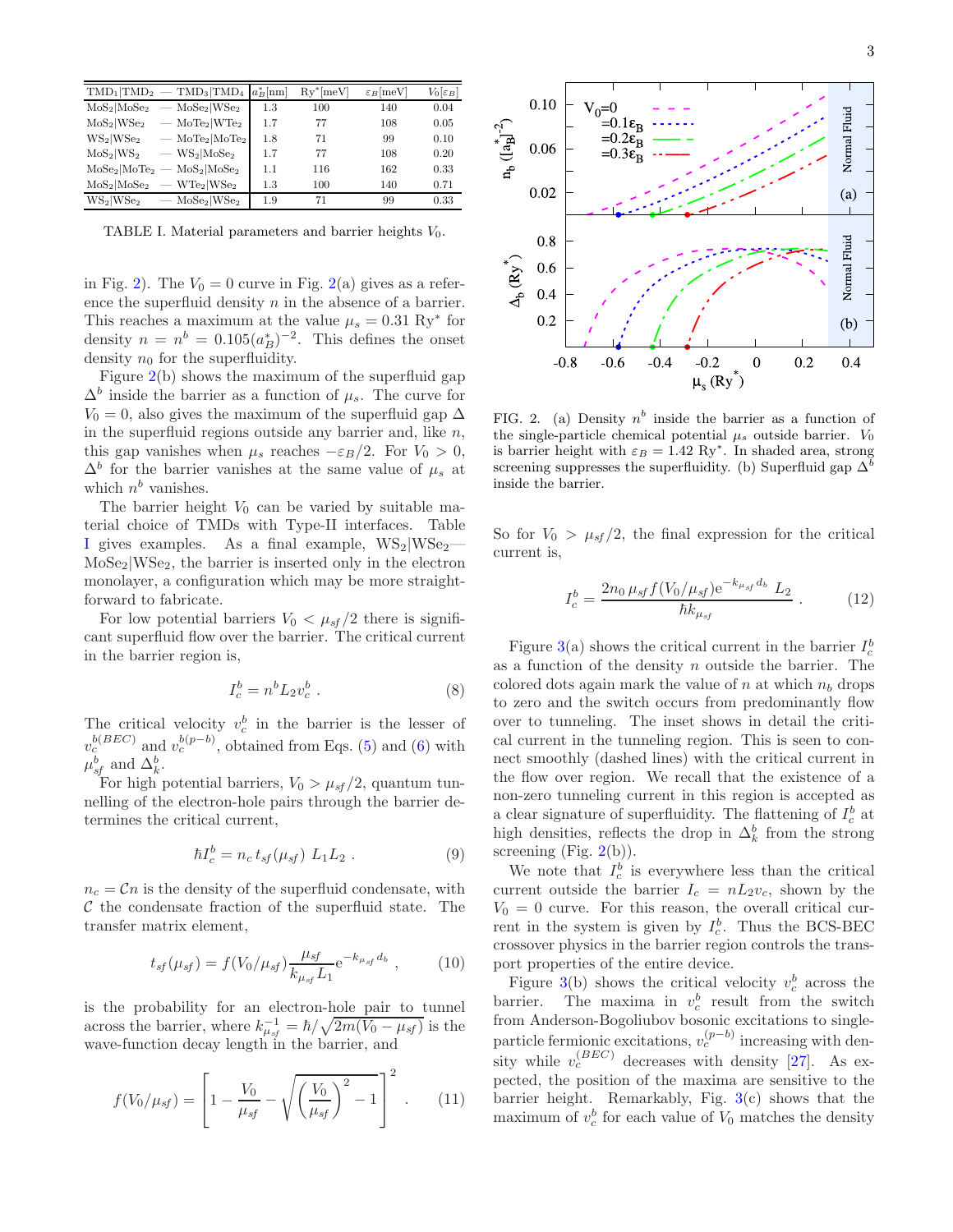

<span id="page-3-0"></span>FIG. 3. (a) Critical current  $I_c$  in the barrier for barrier height  $V_0$ , as a function of density *n*. Inset: details of the critical current at very low densities; dashed lines interpolate highbarrier and low barrier results. (b) Critical velocity  $v_c^b$  in barrier. (c) Condensate fraction  $\mathcal{C}^{\hat{b}}$  in the barrier.

at which the condensate fraction  $\mathcal{C}^b = 0.8$ , the position of the BEC to BCS-BEC crossover boundary [\[28\]](#page-4-27).

It is an attractive concept and relevant for experiments, that the switchover from bosonic excitations to single-particle fermionic excitations lines up with the BEC and BCS-BEC crossover regime boundary. In contrast to the condensate fraction which is not observable, the critical velocity  $v_c^b = I_c^b/n$  is a directly experimentally measurable quantity in these electron-hole Josephson devices:  $I_c^b = I_c$ , the overall critical current of the system, and the density  $n$  is precisely controlled by gate potentials. This remarkable result provides a way of experimentally locating the BCS-BEC crossover boundary.

In Fig. [4,](#page-3-1) we show the nature of the driving mechanisms of  $I_c^b$  for different  $V_0$  and n. The density n is capped at the superfluid onset density,  $n_0$ . For very small  $V_0$ , as we increase density, we go from bosonic excitations



<span id="page-3-1"></span>FIG. 4. Driving mechanisms for the Josephson critical current at different barrier heights  $V_0$ .

to fermionic pair-breaking excitations. On increasing  $V_0$ , a region of tunneling of electron-hole pairs appears at small *n*. When  $V_0 > 0.3\varepsilon_B$ , strong screening preempts  $v_c^b$  from reaching the maximum, so there are no pairbreaking fermionic excitations. For high potential barriers,  $V_0 > 0.7\varepsilon_B$ , there are no bosonic excitations, and only tunneling through the barrier remains.

We have demonstrated that measurements of the critical current across a Josephson-junction barrier can yield significant additional information on electron-hole superfluid properties in a double-layer TMD heterostructure. The barrier can be fabricated and its height adjusted by suitable combinations of TMD layers. The additional information is as follows. (i) The existence of a Josephson effect below a critical tunneling current is per se a direct signature of superfluidity. We note that this could be used to distinguish between a phase of excitons in a normal or superfluid state. Up to now, this has required painstaking analysis to merge Coulomb drag resistance and counterflow experimental data [\[9](#page-4-8)]. (ii) For low barriers, the crossover physics in the barrier region controls the transport properties of the entire device. (iii) One can experimentally observe the maximum of the critical velocity at the density where excitations switch from bosonic to fermionic, the density in this system controlling the coupling strength. This maximum can be used to identify the boundary separating the BEC and BCS-BEC crossover regimes of the electron-hole superfluidity, and in fact, remarkably, the density at the maximum matches the density at which the condensate fraction passes through 0.8.

The work was partially supported by the projects G061820N, G060820N, G0H1122N and by the Flemish Science Foundation (FWO-Vl).

<sup>∗</sup>Correspondence to: Andrea.Perali@unicam.it